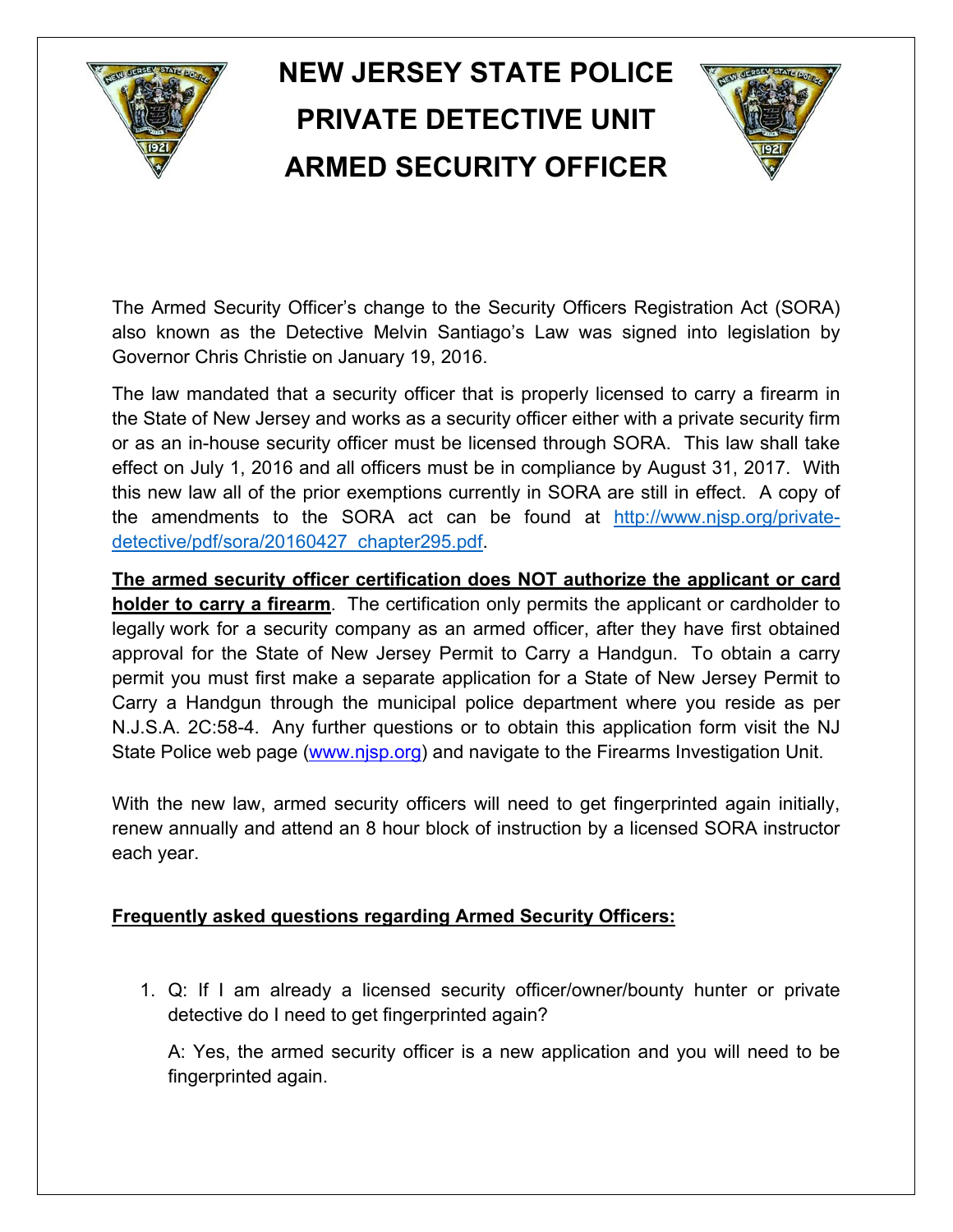

## **NEW JERSEY STATE POLICE PRIVATE DETECTIVE UNIT ARMED SECURITY OFFICER**



2. Q: Do I need to be keep both security officer and armed officer SORA certifications current?

A: No, the armed security officer certification will supersede the regular security officer certification.

3. Q: If I have a Retired Police Officer (RPO) permit to carry a firearm and work as an armed security officer do I need to be licensed under SORA?

A: Yes, unless you work for a State, County, Local Government, Commission, School Board, etc. All exemptions in SORA still apply. See SORA Act 45:19A-2c.

4. Q: Do I need to renew each year with the armed security officer license?

A: Yes, the armed security officer certification is an annual renewal and must attend an 8 hour block of instruction by a licensed SORA instructor each year.

5. Q: Is there any increase in the fees for armed security officer?

A: No, the fees have not changed.

6. Q: What if I am an armed security officer and work in plain clothes?

A: You must have with you a badge indicating SORA Level 2 Armed Security Officer, armed security officer license and a valid firearms carry permit.

- 7. Q: What type of holster must I wear while working as an armed security officer?
	- A: You must secure your weapon in a Level 3 or higher holster.
- 8. Q: Do I need to wear a specific uniform?

A: Yes, if you wear a company uniform you need to wear a badge indicating a SORA Level 2 armed security officer and the words "SECURITY" printed on the reverse side of the shirt.

9. Q: Do off duty, retired or active law enforcement working as an armed security officer need to obtain the Armed SORA certification?

A: Yes.